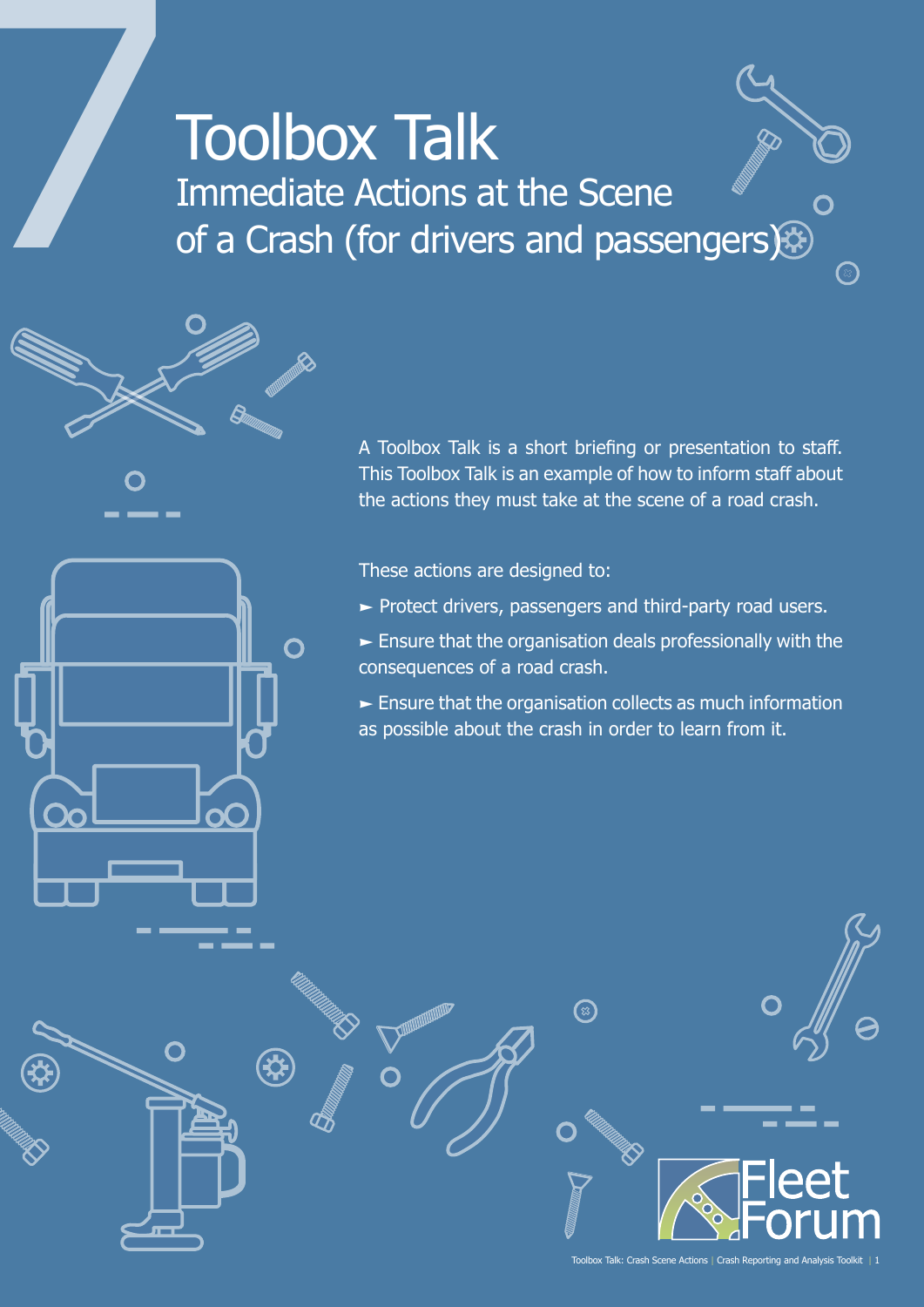1. Stop the vehicle in a safe place.

11 Actions to Take at a Crash Scene<br>
1. Stop the vehicle in a safe place.<br>
2. Once you are safe, assess your own well being<br>
and/ or any third parties involved in the crash. Commediate medical attention is needed for anyon 2. Once you are safe, assess your own well being and that of your passengers and/ or any third parties involved in the crash. Contact emergency services if immediate medical attention is needed for anyone.

3. Contact the police or fire services if needed.

4. Once any immediate actions have been taken, determine if the crash is minor, serious or major, using these descriptions:

|                | Severity Description                                                                         |
|----------------|----------------------------------------------------------------------------------------------|
|                | Minor Crash involving damage to vehicles                                                     |
| <b>Serious</b> | Crash requiring medical attention to one or more persons<br>or significant damage to vehicle |
| <b>Major</b>   | Crash resulting in serious injury or fatality                                                |

 $\overline{5}$ . Contact the following person: <insert name and 24-hour phone number for specified contact>. S/ he will inform you of your next steps.

6. Follow the instructions on the Crash Scene Information Form and hand out the Third-party Copy Form to any third parties involved.

 $\overline{7}$ . Take safety measures where needed, such as placing caution signs around the crash scene, then safely alert other road users of the hazard.

8. Collect as much information about the crash as you can, including date and time, location, weather, third-party details and the direction each party was travelling.

9. If a camera is available, photograph the crash scene from as many different angles as possible. Take pictures of any damaged vehicles or property, as well as road measurements.

 $10.$  If the crash is serious or major, do not leave the scene until the police have arrived to take a statement, unless it is not safe to stay there. Before you leave the crash scene, complete the Crash Scene Information Form.

 $11.$  Do not drive the vehicle involved in the crash if it is no longer roadworthy, this includes the steering, lights, tyres, brakes and windscreen.